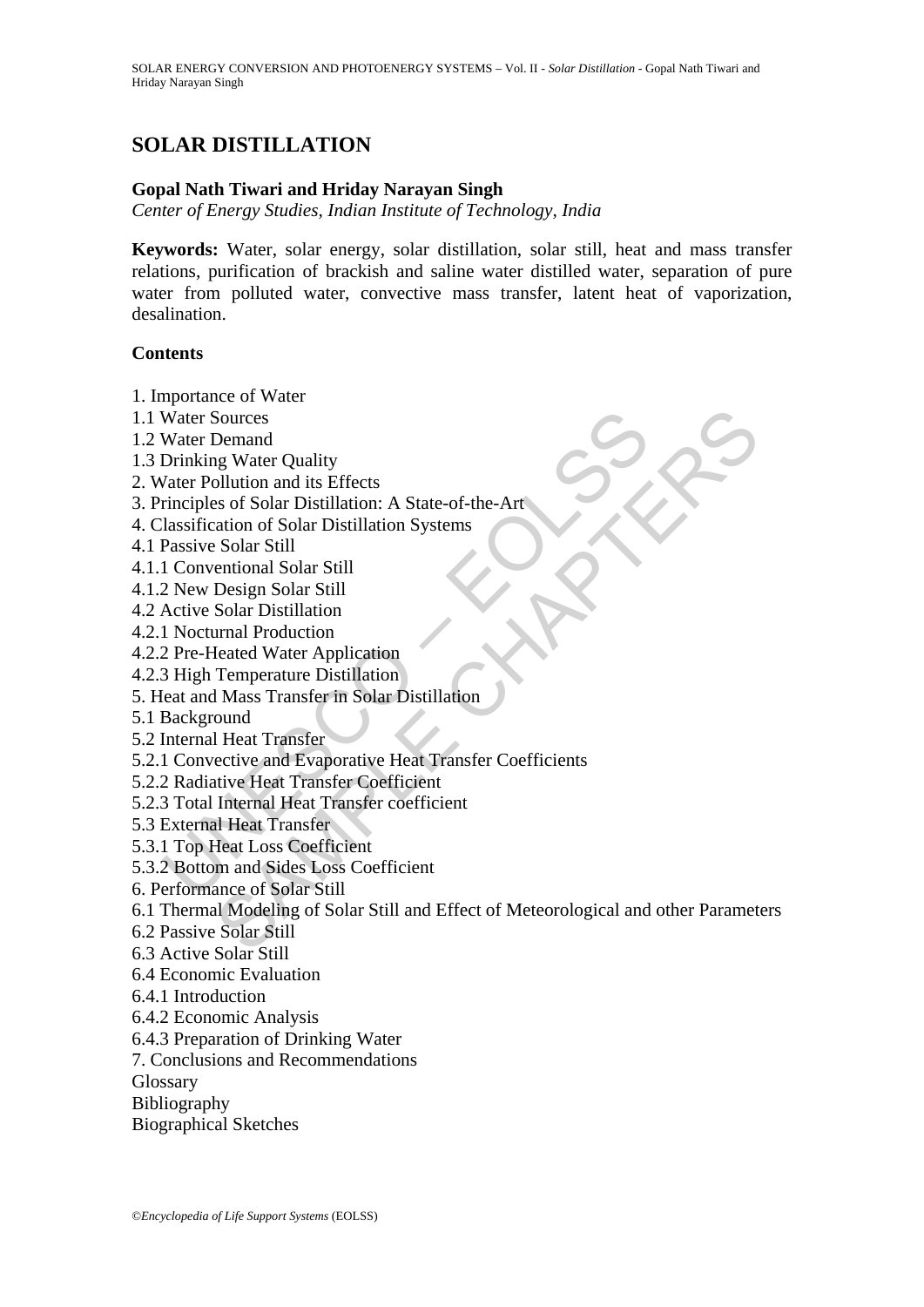### **Summary**

This chapter describes the state of the art in solar distillation system, including water sources, water demand, and availability of potable water, purification methods and historical background. The internal and external heat and mass transfer relations; performance evaluation and analysis of solar distillation system are discussed in detail. This chapter also presents the various designs of passive, active and hybrid solar stills along with economic viability of passive solar stills. It is concluded that the double slope FRP solar still is most economical for domestic applications mainly for drinking and cooking purposes while the active solar still is more suitable for commercial applications.

### **1. Importance of Water**

er is the most abundant and important substance in nature.<br>
supponent of life, health and sanitation. It is absolutely essential for lugh the freshwater availability in the land areas of the earth is mo<br>
t the current wate the most abundant and important substance in nature. It is the princ of life, health and sanitation. It is absolutely essential for life and vegetar freshwater availability in the land areas of the earth is more than adequ Water is the most abundant and important substance in nature. It is the principal component of life, health and sanitation. It is absolutely essential for life and vegetation. Though the freshwater availability in the land areas of the earth is more than adequate to meet the current water needs, it is becoming scarce with time, leading to severe water crisis in many parts of the world. This is attributed mainly to uneven distribution of water resources and steep rise in population from rural to the urban areas. Table 1 shows the per capita water availability in 1990 and projected per capita water availability in 2025. It is clear from the table that availability of water decreases to less than half for most of the countries and for some countries, like Tanzania, per capita water availability would decrease to one third of the water available in 1990.

Many organizations like United Nations Development Programme (UNDP), World Health Organization (WHO) and the World Bank are actively involved in promoting projects related to supply of freshwater. The Government of India has accorded a top priority to drinking water supply and in order to meet the challenge, has set up a technology mission, known as Rajiv Gandhi National Drinking Water Mission (RGNDWM).

The mission functioning under Department of Rural Development is responsible for water management and its scientific application. In India, large part of national resources is spent annually for providing basic infrastructure at the village level. However, due to non-scientific approach, these infrastructures are often deteriorated and fail to provide the desired services. RGNDWN has developed technologies suitable for water resources development. A widespread knowledge of scientific practices among the common people, in particular village level functionaries, helps in preventing wastage of water. Vital benefits such as sustained supply of potable water have been realized in drought prone areas adopting a scientific approach. The approach makes it possible to: (i) optimize the water use so that it can be made available in desired time and space, (ii) avoid wastage and (iii) make it economically viable.

In the developing countries, poverty, malnutrition, unsafe drinking water and an unsanitary environment are largely responsible for epidemic and deadly diseases. Diseases related to water and sanitation, have far reaching social and economic consequences. In India, water-borne diseases alone are said to claim 73 million workdays every year. The cost in terms of medical treatment and lost production is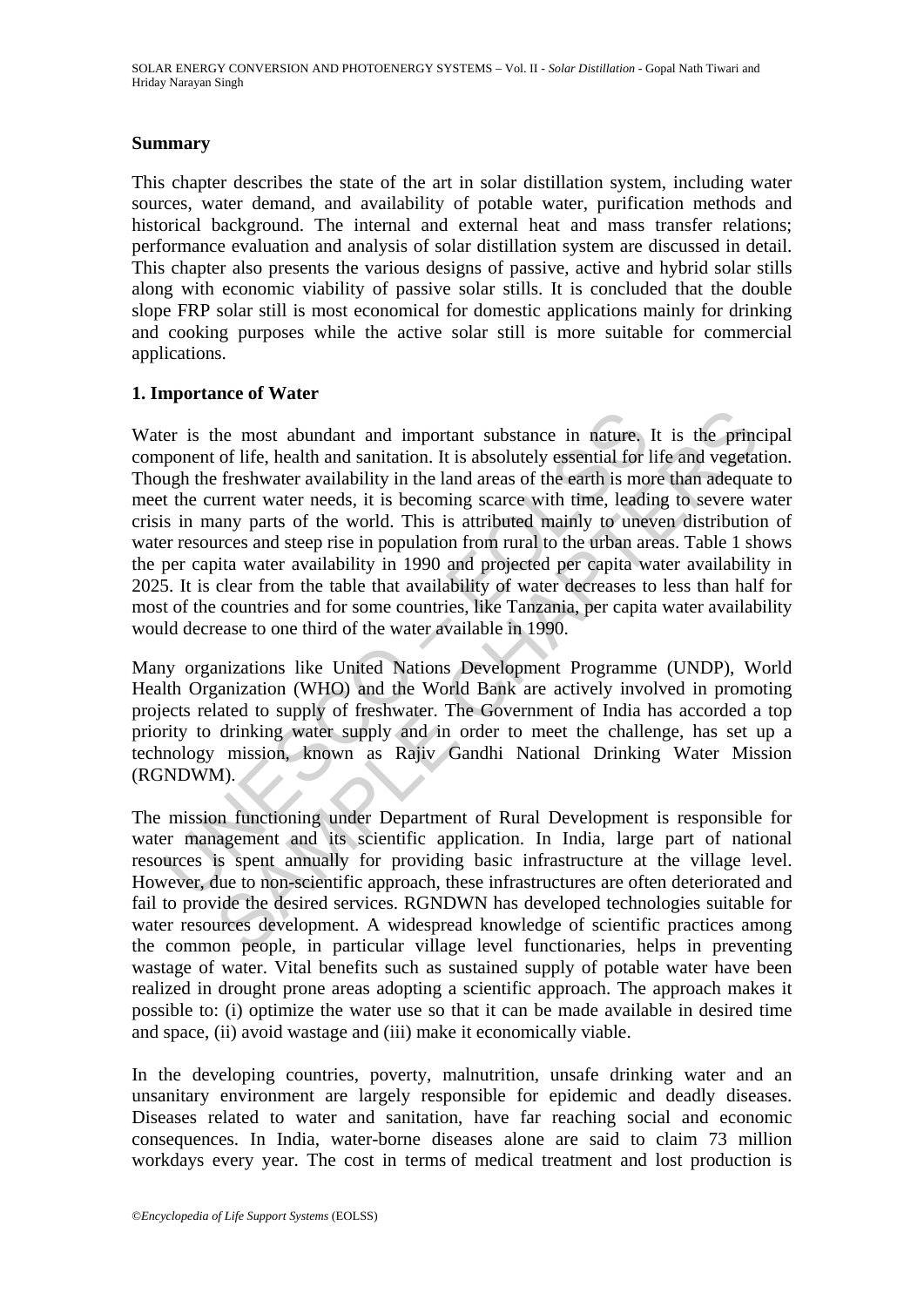around Rs. 24,000 million (US \$ 600 million) per year. More than 70 percent of Indian population lives in rural and sub-rural areas. India has nearly 559,553 villages out of which about 28% are reported to have no adequate potable water supply either due to chemical or biological contamination. The inhabitants in these areas face several problems, among which the lack of potable water being pre-eminent, as it is directly and indirectly responsible for health and economic problems.

A majority of Indian villages depend on unsafe water resources such as wells, ponds, lakes, rivers, unprotected springs and rainwater collections, which are prone to contamination and pollution. In certain places (desert and coastal areas) where only saline water is available, potable water has to be carried from distant places. There are many scattered small communities in the rural areas, which lack both safe drinking water and a reliable power source. Thus, they are forced either to use saline water or fetch the freshwater from several kilometers. Women and children often spend the whole day in fetching water from a distant source and as a consequence, children do not go to school and women lose their valuable time that could be devoted to economic activities. In many parts of India, level of salinity is as high as 5000 ppm or even more in the form of total dissolved solids. The excess salinity is prevalent in 12 states, namely Andhra Pradesh, Gujarat, Haryana, Karnataka, Kerala, Madhya Pradesh, Maharashtra, Orissa, Punjab, Rajathan, Tamil Nadu and West Bengal and three Union Territories; Pondicherry, Andaman and Nicobar Islands and Lakshadweep. Excess brackishness causes the problem of taste and laxative effects. One of the control measures includes supply of water with total dissolved solids within permissible limits (1500 ppm).

|                                                                                                                                                         | h the freshwater from several kilometers. Women and children often spend<br>le day in fetching water from a distant source and as a consequence, children do<br>to school and women lose their valuable time that could be devoted to economy<br>vities. In many parts of India, level of salinity is as high as 5000 ppm or even n |                                      |             |  |
|---------------------------------------------------------------------------------------------------------------------------------------------------------|-------------------------------------------------------------------------------------------------------------------------------------------------------------------------------------------------------------------------------------------------------------------------------------------------------------------------------------|--------------------------------------|-------------|--|
|                                                                                                                                                         | ne form of total dissolved solids. The excess salinity is prevalent in 12 states, nar                                                                                                                                                                                                                                               |                                      |             |  |
| lhra Pradesh, Gujarat, Haryana, Karnataka, Kerala, Madhya Pradesh, Maharasl<br>sa, Punjab, Rajathan, Tamil Nadu and West Bengal and three Union Territo |                                                                                                                                                                                                                                                                                                                                     |                                      |             |  |
|                                                                                                                                                         | dicherry, Andaman and Nicobar Islands and Lakshadweep. Excess brackish                                                                                                                                                                                                                                                              |                                      |             |  |
|                                                                                                                                                         | ses the problem of taste and laxative effects. One of the control measures inclu                                                                                                                                                                                                                                                    |                                      |             |  |
|                                                                                                                                                         | bly of water with total dissolved solids within permissible limits (1500 ppm).                                                                                                                                                                                                                                                      |                                      |             |  |
|                                                                                                                                                         |                                                                                                                                                                                                                                                                                                                                     |                                      |             |  |
|                                                                                                                                                         | Country                                                                                                                                                                                                                                                                                                                             | Per capita water availability (cubic |             |  |
|                                                                                                                                                         |                                                                                                                                                                                                                                                                                                                                     | meters per person per year)          |             |  |
|                                                                                                                                                         | 1990                                                                                                                                                                                                                                                                                                                                |                                      | 2025        |  |
|                                                                                                                                                         |                                                                                                                                                                                                                                                                                                                                     |                                      | (Projected) |  |
|                                                                                                                                                         | Algeria                                                                                                                                                                                                                                                                                                                             | 705                                  | 380         |  |
|                                                                                                                                                         | Barbados                                                                                                                                                                                                                                                                                                                            | 170                                  | 170         |  |
|                                                                                                                                                         | <b>Burundi</b>                                                                                                                                                                                                                                                                                                                      | 660                                  | 280         |  |
|                                                                                                                                                         | Cape Verde                                                                                                                                                                                                                                                                                                                          | 500                                  | 220         |  |
|                                                                                                                                                         | Comoros                                                                                                                                                                                                                                                                                                                             | 2040                                 | 790         |  |
|                                                                                                                                                         | Cyprus                                                                                                                                                                                                                                                                                                                              | 1290                                 | 1000        |  |
|                                                                                                                                                         | Djibouti                                                                                                                                                                                                                                                                                                                            | 750                                  | 270         |  |
|                                                                                                                                                         | Egypt                                                                                                                                                                                                                                                                                                                               | 1070                                 | 620         |  |
|                                                                                                                                                         | Ethiopia                                                                                                                                                                                                                                                                                                                            | 2360                                 | 980         |  |
|                                                                                                                                                         | Haiti                                                                                                                                                                                                                                                                                                                               | 1690                                 | 960         |  |
|                                                                                                                                                         | Iran                                                                                                                                                                                                                                                                                                                                | 2080                                 | 960         |  |
|                                                                                                                                                         | Israel                                                                                                                                                                                                                                                                                                                              | 470                                  | 310         |  |
|                                                                                                                                                         | Jordan                                                                                                                                                                                                                                                                                                                              | 260                                  | 80          |  |
|                                                                                                                                                         | Kenya                                                                                                                                                                                                                                                                                                                               | 590                                  | 190         |  |
|                                                                                                                                                         | Kuwait                                                                                                                                                                                                                                                                                                                              | 10                                   | 10          |  |
|                                                                                                                                                         | Lebanon                                                                                                                                                                                                                                                                                                                             | 1600                                 | 960         |  |
|                                                                                                                                                         | Lesotho                                                                                                                                                                                                                                                                                                                             | 2220                                 | 930         |  |
|                                                                                                                                                         | Libya                                                                                                                                                                                                                                                                                                                               | 160                                  | 60          |  |
|                                                                                                                                                         | Malta                                                                                                                                                                                                                                                                                                                               | 80                                   | 80          |  |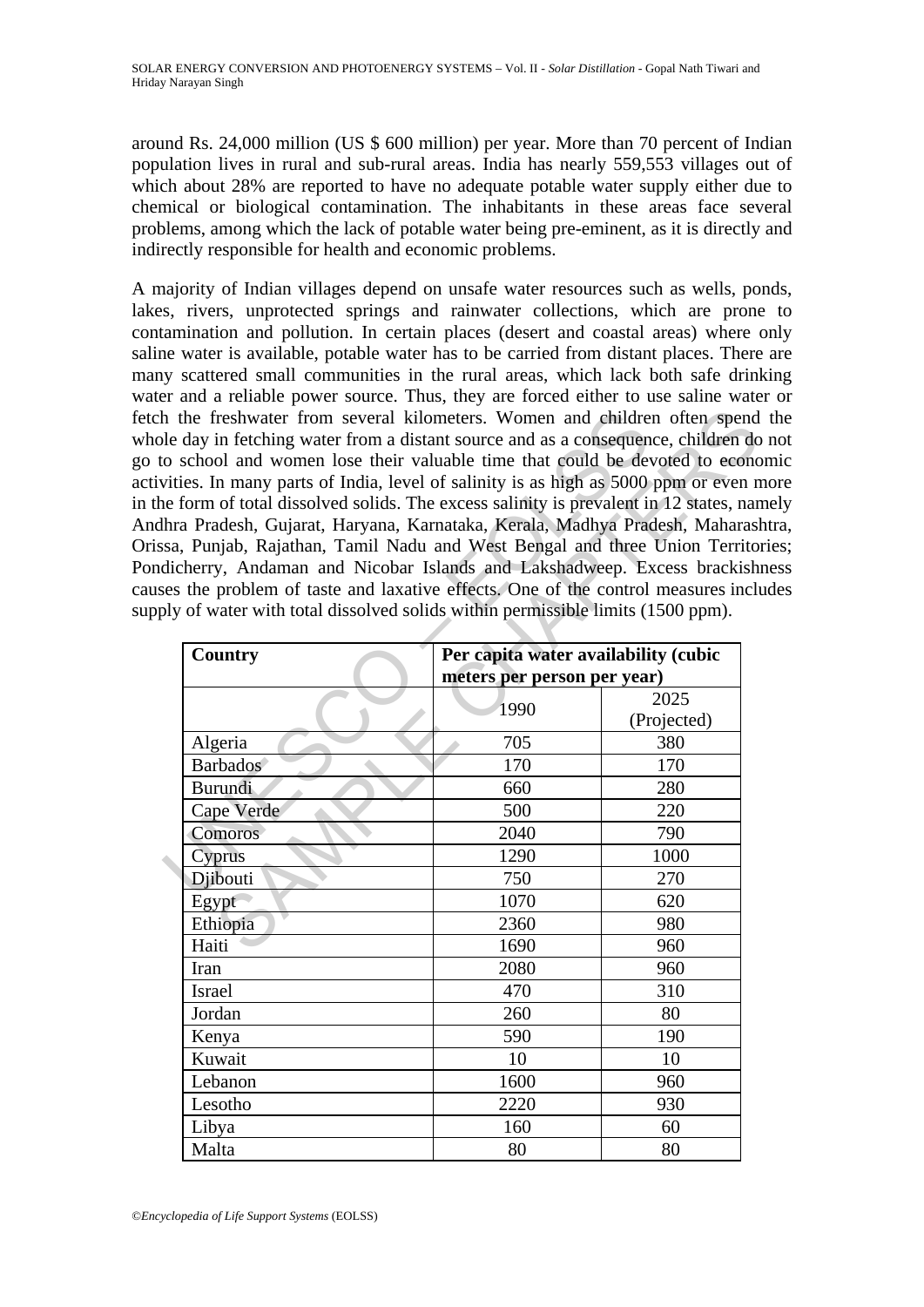| Morocco                     | 1200 | 680  |
|-----------------------------|------|------|
| Nigeria                     | 2660 | 1000 |
| Oman                        | 470  | 470  |
| Peru                        | 1790 | 980  |
| Qatar                       | 50   | 20   |
| Rwanda                      | 880  | 350  |
| Saudi Arabia                | 160  | 50   |
| Singapore                   | 220  | 190  |
| Somalia                     | 1510 | 610  |
| South Africa                | 1420 | 790  |
| Tanzania                    | 2780 | 900  |
| <b>United Arab Emirates</b> | 190  | 110  |
| Yemen                       | 240  | 80   |

Table 1: Per Capita water availability in 1990 and projected per capita water availability 2025 (cubic meters / person / year) Source: Anon (1995)

Xemen 240<br>
240<br>
240<br>
21 E Per Capita water availability in 1990 and projected per eapita<br>
2025 (cubic meters / person / year)<br>
Source: Anon (1995)<br>
5 is accomplished by several desalination method<br>
coosis, electrodialysis, 240 80<br>
In Capita water availability in 1990 and projected per capita water availab<br>
2025 (cubic meters / person / year)<br>
Source: Anon (1995)<br>
accomplished by several desalination methods like revertodialysis, vapor compre This is accomplished by several desalination methods like reverse osmosis, electrodialysis, vapor compression, multistage flash distillation and solar distillation, which are used for purification of water. Among these, the solar stills can be used as desalinators for such remote settlements where salty water is the only type of moisture available, power is scarce and demand is less than 200 m<sup>3</sup>/day. On the other hand, settings of water pipelines for such areas are uneconomical and delivery by truck is unreliable and expensive. Since other desalination plants are uneconomical for lowcapacity fresh water demand, under these situations, solar stills are viewed as a means to attain self-reliance and ensure regular supply of water.

### **1.1 Water Sources**

More than two-thirds of the earth's surface is covered with water. Most of the available water is either present as seawater or as icebergs in the Polar Regions. Relative proportions of various forms of water and distribution of freshwater in the hydrosphere are given in Table 2 and Table 3, respectively. More than 97 percent of the earth's water is salty; rest around 2.6 percent is fresh water. Less than 1 percent freshwater is within human reach. Even this small fraction is believed to be adequate to support life and vegetation on earth. Nature itself provides most of the required freshwater, through hydrological cycle.

| <b>Water form</b>                               | Relative proportion $(\% )$ |
|-------------------------------------------------|-----------------------------|
| Oceans                                          | 97.39                       |
| Polar ice caps, glaciers                        | 2.01                        |
| Underground water, soil moisture                | 0.58                        |
| Lakes and rivers                                | 0.02                        |
| Atmospheric water vapor                         | 0.001                       |
| Total hydrosphere (of which, freshwater is 2.6) | 100                         |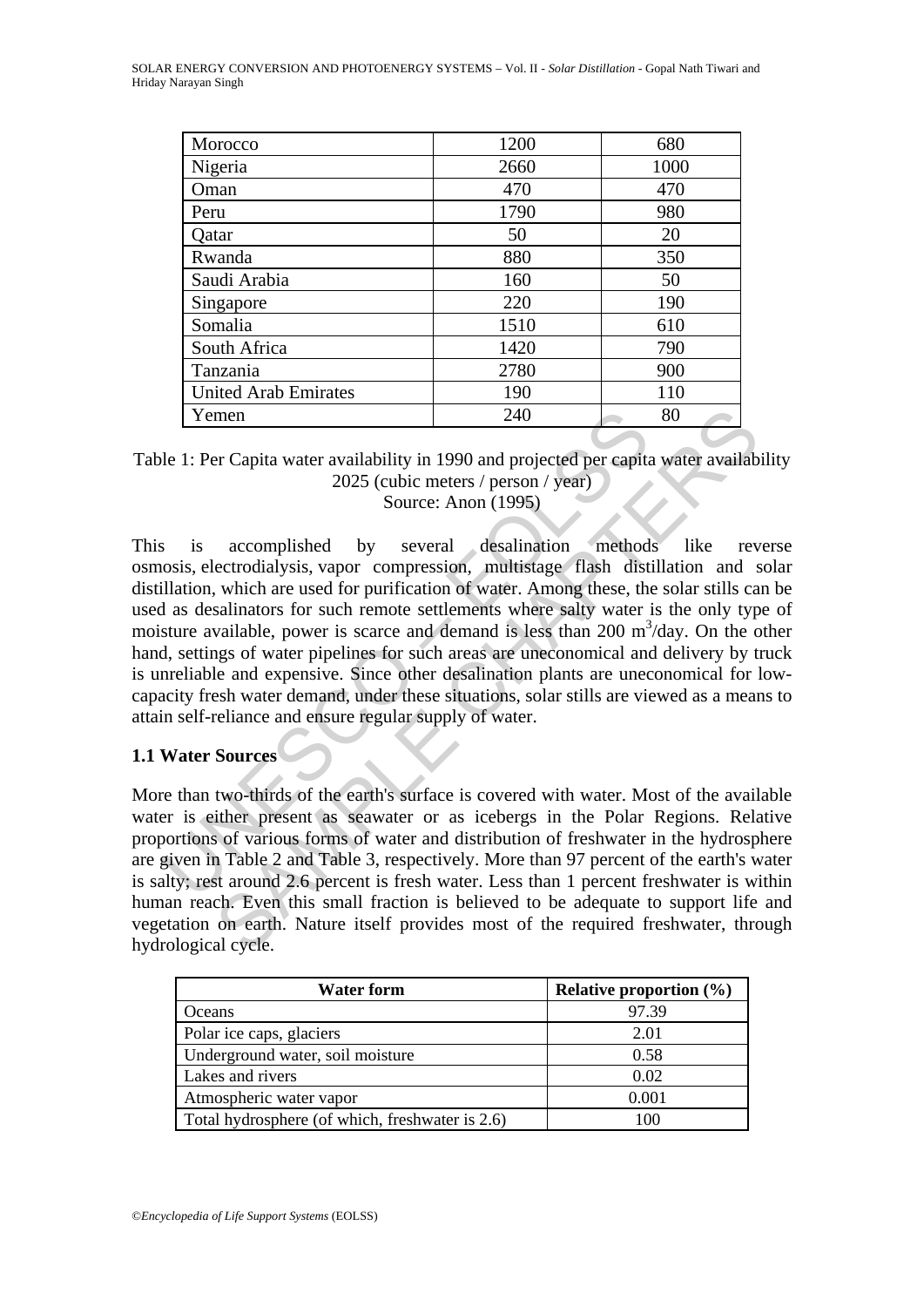|                                   | Table 2: Relative proportions of the various forms of water in the hydrosphere |  |  |  |
|-----------------------------------|--------------------------------------------------------------------------------|--|--|--|
| Source: Purohit and Saxena (1990) |                                                                                |  |  |  |

| <b>Water form</b>                                  | Relative proportion $(\% )$ |
|----------------------------------------------------|-----------------------------|
| Polar ice, glaciers, etc.                          | 77.23                       |
| Underground water (800 m)                          | 9.86                        |
| Underground water $(0.8 \text{ to } 4 \text{ km})$ | 12.35                       |
| Soil moisture                                      | 0.17                        |
| Freshwater lakes                                   | 0.35                        |
| Rivers and other waterways                         | 0.003                       |
| Hydrated minerals                                  | 0.001                       |
| <b>Biomass</b>                                     | 0.04                        |
| Total                                              |                             |

Table 3: Distribution of fresh water in the hydrosphere Source: Purohit and Saxena (1990)

A very large-scale process of solar distillation naturally produces freshwater. Solar radiation falling on the surface of rivers, lakes, marshes and oceans is absorbed as heat and causes evaporation of water from these heated surfaces.

The resulting vapors rise as humidity of the air above the surface and move along winds. When the air vapor mixture is cooled to the dew point temperature, condensation may occur; and the pure water may be precipitated as rain or snow.

Table 3: Distribution of fresh water in the hydrosphe<br>Source: Purohit and Saxena (1990)<br>ery large-scale process of solar distillation naturally produces<br>ation falling on the surface of rivers, lakes, marshes and oceans i<br>c Table 3: Distribution of fresh water in the hydrosphere<br>
Source: Purohit and Saxena (1990)<br>
rge-scale process of solar distillation naturally produces freshwater. S<br>
alling on the surface of rivers, lakes, marshes and ocea The essential features of this process are thus summarized as the production of vapors above the surface of the liquids, the transport of vapors by winds the cooling of airvapor mixture, condensation and precipitation. This natural process is copied on a small scale in basin type solar stills.

# **1.2 Water Demand**

Water is essential for human life. Every activity of man involves some use of water. The most important uses of water are in three sectors, namely (i) domestic, (ii) agriculture and (iii) industrial.

Figure 1a gives the percentage of world water use by different sectors for the year 1970 and 2000. In India, major water demands come from the agricultural sector, as it is clear from Figure 1b.

Domestic sector alone demands 6 percent of the total demand for water. Solar stills are generally used to meet small-scale demands. Hence they are used for the domestic purposes.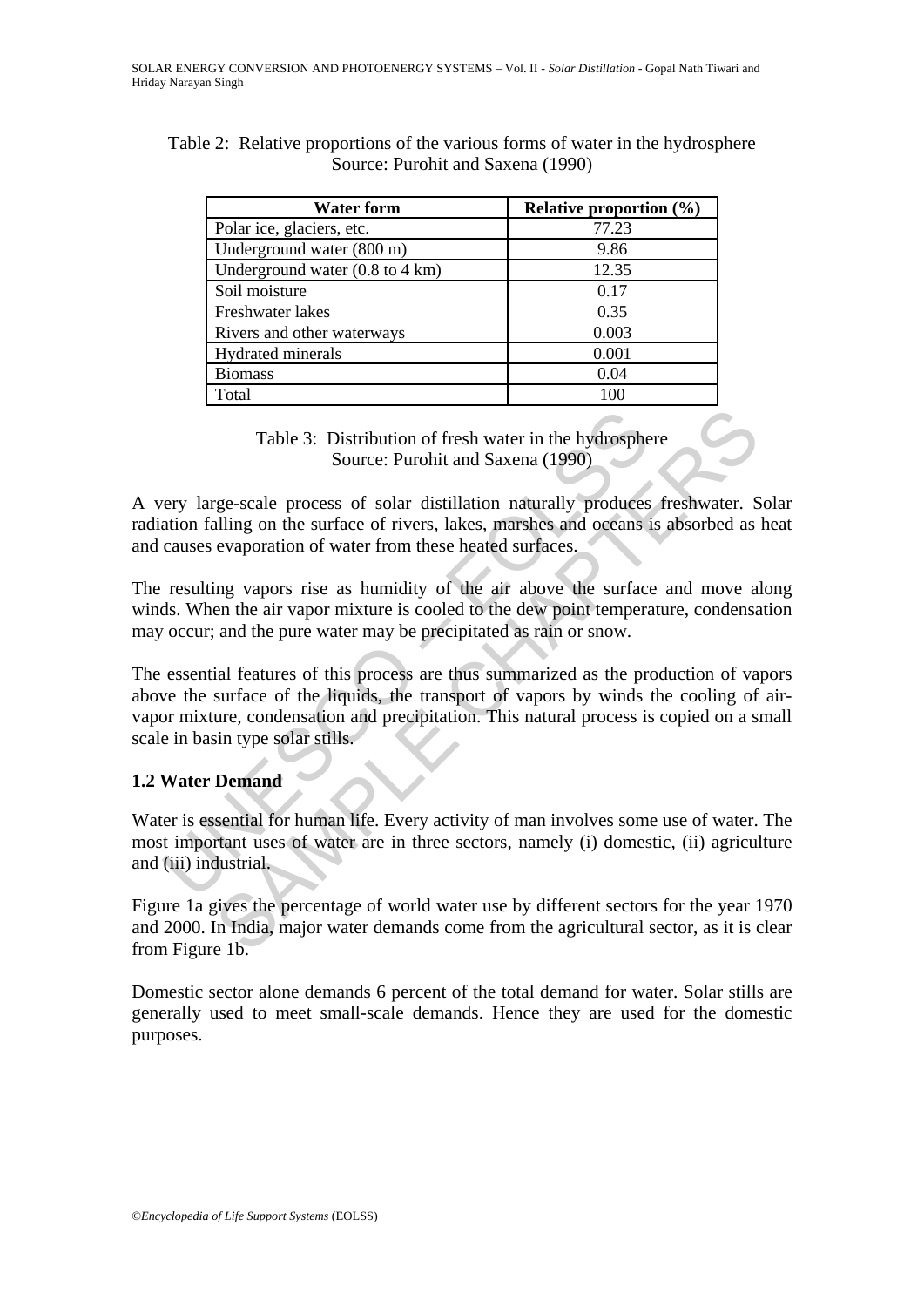

Figure 1a: World water use by different sectors for the year 1970 and 2000 [Speidel et al 1988]



Figure 1b: Water distribution in various sectors in India

# **1.3 Drinking Water Quality**

The quality of water required generally depends on the type of use. For instance, the public water supply should be free from pathogenic organisms, clear, pleasant to the taste, at reasonable temperature, neither corrosive nor scale forming and free from minerals which would otherwise produce undesirable physiological effects. In view of the wide range of variations in chemical composition of water available in different parts of India, it is hard to prescribe any rigid standards in Indian context. Taking the overall view, World Health Organization (WHO) has prescribed certain standards, which are given in Table 4.

| <b>WHO Test Standards</b> | Permissive | <b>Excessive</b> |
|---------------------------|------------|------------------|
| Physical turbidity (NTU)  |            |                  |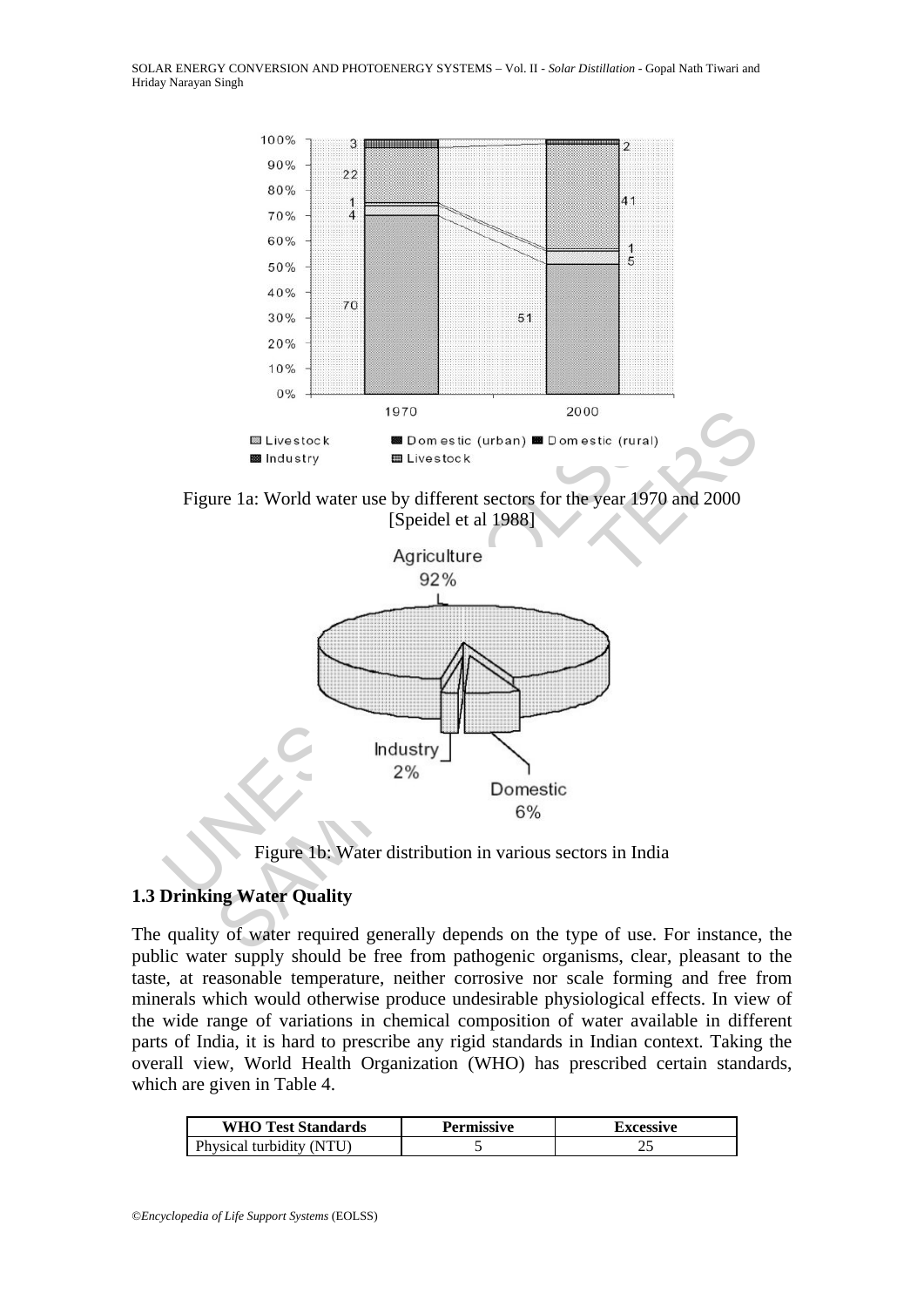SOLAR ENERGY CONVERSION AND PHOTOENERGY SYSTEMS – Vol. II - *Solar Distillation* - Gopal Nath Tiwari and Hriday Narayan Singh

| Appearance         |                 | Clear           |
|--------------------|-----------------|-----------------|
| Chemical odor      | Unobjectionable | Unobjectionable |
| pH                 | 7 to 8.5        | 6.5 to 9.2      |
| Total solids (ppm) | 500             | 1500            |
| Hardness (ppm)     | 300             | 600             |
| Chloride (ppm)     | 200             | 400             |
| Nitrate (ppm)      | 20              | 50              |
| Iron (ppm)         | 0.3             |                 |
| Alkalinity         |                 |                 |

Table 4: WHO standards for physical and chemical quality of water

TO ACCESS ALL THE **66 PAGES** OF THIS CHAPTER, Visit: http://www.eolss.net/Eolss-sampleAllChapter.aspx

#### **Bibliography**

- - -

Abu-qudais M., Abu-hijleh B. and Othman N. (1996). Experimental study and numerical simulation of a solar still using an extrenal condenser. Energy 21, 851-855. [This presents the performance evaluation of a hybrid type of solar still].

Adhikari R.S., Kumar A. and Kumar A. (1990). Estimation of mass transfer rates in solar stills. International Journal of Energy Research 14, 737-744. [This presents the convective mass transfer analysis of passive solar stills].

Ahmed S.T. (1988). Study of single effect solar still with an internal condenser. Int. J. of Solar and Wind Tech., 5 (6), 637. [This presents the performance of solar still coupled with internal condenser].

TO ACCESS ALL THE 66 PAGES OF THIS CHA<br>
Visit: http://www.colss.net/Eolss-sampleAllChapte<br>
ography<br>
qudais M., Abu-hijleh B. and Othman N. (1996). Experimental study and nur<br>
still using an extrenal condenser. Energy 21, 8 TO ACCESS ALL THE 66 PAGES OF THIS CHAP[TER](https://www.eolss.net/ebooklib/sc_cart.aspx?File=E6-106-18),<br>
Visit: http://www.colss.net/Folss-sampleAllChapter.aspx<br>
M. Abu-hijeh B. and Othman N. (1996). Experimental study and numerical simulation<br>
and n. Abu-hijeh B. and Othman N. (19 Aggarwal (1998). Computer based thermal modeling of advanced solar water distillation system: An experimental validation, Ph.D. Thesis, IIT Delhi, India. [This provides information regarding water sources, demand and quality along with performance of different passive solar stills and experimental validation].

Aggarwal S. and Tiwari G.N. (1998), Convective mass transfer in double condensing chamber and conventional solar still, Desalination, 115, 181.

Anon (1994). Innovative Technologies. Indian J. Rural Technology, 6, 61-65 [This presents the design of RYFO (Ryan foundation) solar still]

Barrera E. (1992) A technical note and economic analysis of a solar water still in Mexico. Renewable energy. Vol. 2, No. 4/5, 489-495. [This describes in detail the design, development and evaluation of a stair case type solar still].

Clark J.A. (1990). The steady state performance of a solar sill, Solar Energy 44, 43-49 [This presents an estimation of internal convective mass transfer in a passive solar still].

Cooper, P.I. (1969). Digital simulation of transient solar still processes, Solar Energy 2, 313 [This is a simulation based thermal modeling of transient conventional passive solar still processes].

Cooper, P.L., (1973) Digital simulation of experimental solar still data, Solar Energy, 14, 451.

Della Porta, (1589). Magiae Naturalis Libri XX, Napoli.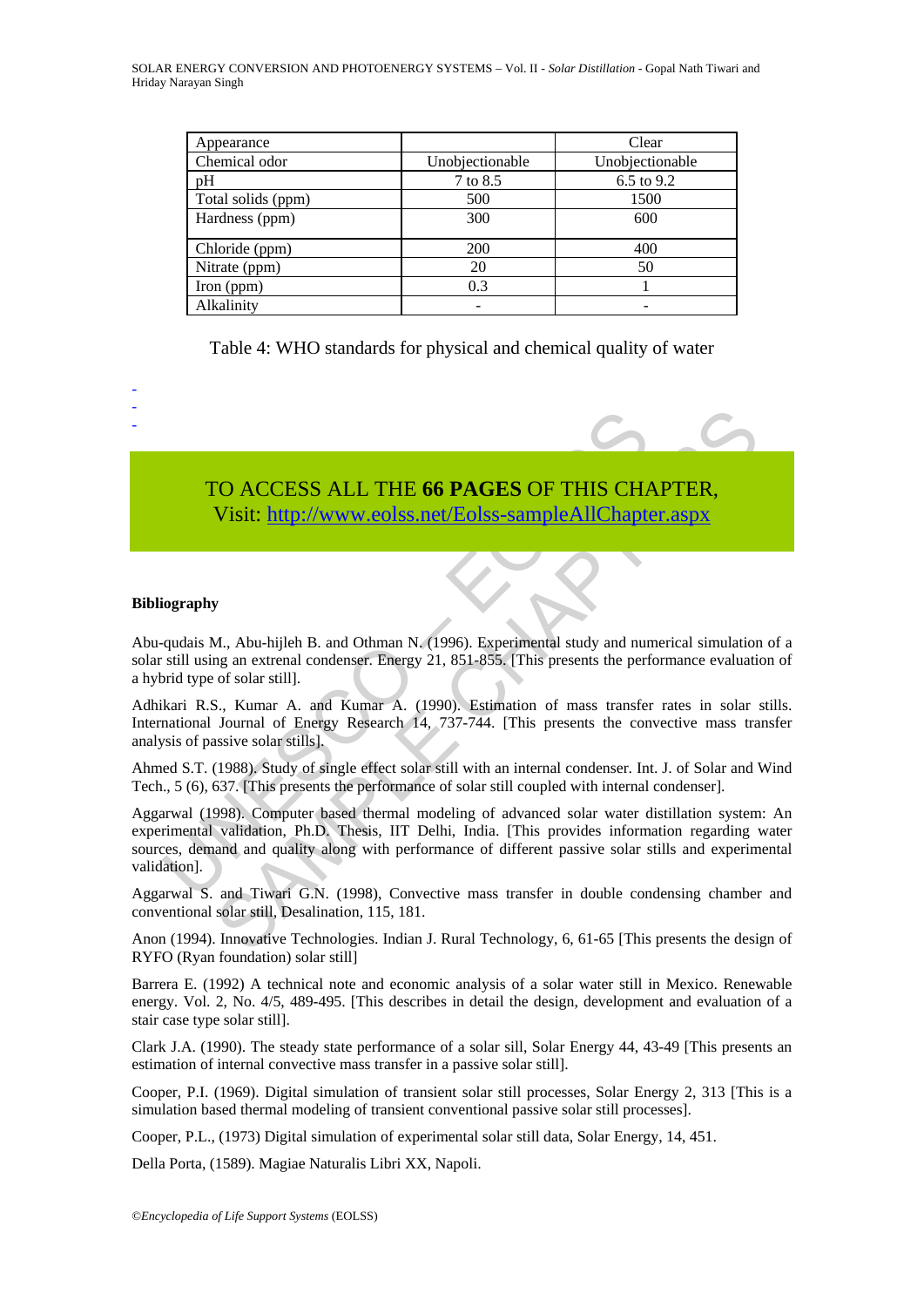Delyannis, E. (2003). Historic background of desalination and renewable energies. Solar Energy, 75, 357- 366 [This paper presents the historical background of desalination process including passive solar stills].

Dunkle R.V. (1961). Solar water distillation: the roof type still and a multiple effect diffusion still. In Int. Development in Heat Transfer*.* ASME Proc. Int. Heat Transfer*,* Part V, University of Colorado, pp. 895 B 902. [This presents in detail the basic heat and mass transfer relations for indoor simulation of conventional solar still].

Fatani A.A. and Zaki G.M. (1995). Analysis of roof type solar stills with assisting external condensers, International Journal of Solar Energy 17(1), 27-39. [This describes the analysis of passive solar still with condenser].

Fath H.E.S. (1996). Improvement of basin solar still productivity by purging its vapor to a second effect still, Desalination 107, 223-233. [This presents improvement in performance by purging in multi-effect solar still].

Faith, H.E.S. (2002)., Solar distillation, Desalination, 142, 19-27.

Fernandez J. and Chargoy N. (1990). Multi-stage indirectly heated solar still, Solar Energy*,* 44(4), 215. [This work provides performance of active solar stills in Mexico climatic conditions].

Grune, W.A., Collins, R.A., Hughes, R.B. and Thompson, T.L., (March 1962) Development of an Improved Solar Still, OSW Report No. 60, PB 181144, 115 pages

Kiatsiriroat T., Bhattacharya S.C. and Wibulswas, P. (1986). Prediction of mass transfer rates in solar stills, Energy 11(9), 881. [This presents mass transfer analysis in a solar still].

Kiatsiriroat T., Bhattacharya S.C. and Wibulswas P (1987a). Transient simulation of vertical solar still, Energy Conversion and Management 27(2), 247. [This presents a rigorous simulation based transient analysis of vertical solar still].

Kiatsiriroat T., Wibulswas P. and Bhattacharya S.C. (1987b). Performance analysis of multiple effect vertical solar still with a flat plate solar collector, Solar and Wind Tech., 4(4), 451. [This presents thermal analysis of active vertical multiple effect solar still].

andez J. and Chargoy N. (1990). Multi-stage indirectly heated solar still, Sol<br>swork provides performance of active solar stills in Mexico climatic conditions<br>e. W.A., Collins, R.A., Hughes, R.B. and Thompson, T.L., (March and Chargoy N. (1990). Multi-stage indirectly heated solar still, Solar Energy, 44(4), rovides performance of active solar stills in Mexico climatic conditions].<br>
... Collins, R.A., Hughes, R.B. and Thompson, T.L. (March 1 Kumar S. and Tiwari G.N. (1996a) Performance evaluation of an active solar distillation system, Energy. Vol 21, 805-808. [This paper gives the performance of an active solar still with and without water-flow over the glass cover].

Kumar S. and Tiwari G.N. (1996b). Estimation of convective mass transfer in solar distillation systems, Solar Energy 57, 459-464. [This presents outdoor heat transfer analysis by regression method].

Kumar S., Tiwari G.N., Singh H.N. (2000). Annual performance of an active solar distillation system, Desalination 127(2000), 79-88. [This presents a thermal modeling based optimization of active solar still parameters for Delhi (India) climatic conditions].

Kudish A.I., and Gale J., (1986) Solar desalination in conjugation with controlled environment agriculture in arid zone, Energy Convers. and Mgmt, 26, 201.

Kwatra, H.S. (1996). Performance of a solar still: Predicted effect of enhanced evaporation area in yield and evaporation temperature, Solar Energy 56(3), 261-266. [This provides the performance of passive solar still].

Madhuri and G.N.Tiwari, (1985) Performance of solar still with intermittent flow of waste hot water in the basin, Desalination, 52, 345

Malik M.A.S., Tiwari G.N., Kumar A. and Sodha M.S. (1982). Solar Distillation*.* Oxford, U.K.: Pergamon Press Ltd. [This work provides historical background, derivation of convective and evaporative heat loss, design of various passive solar stills, effect of climatic and design parameter in detail].

Malik, M.A.S., and Tran, V.V., (1973) A simplified mathematical model for predicting the nocturnal output of a solar still, Solar Energy, 14, 371

Mewla D. and Karimi G. (1995). Mathematical modeling of solar stills in Iran, Solar Energy 55(5), 389- 393. [This presents thermal modeling of passive solar stills under Iran climatic conditions].

Minasian A.N. and Al-Karaghouli A.A. (1995). An improved solar still: the wick-basic type, Energy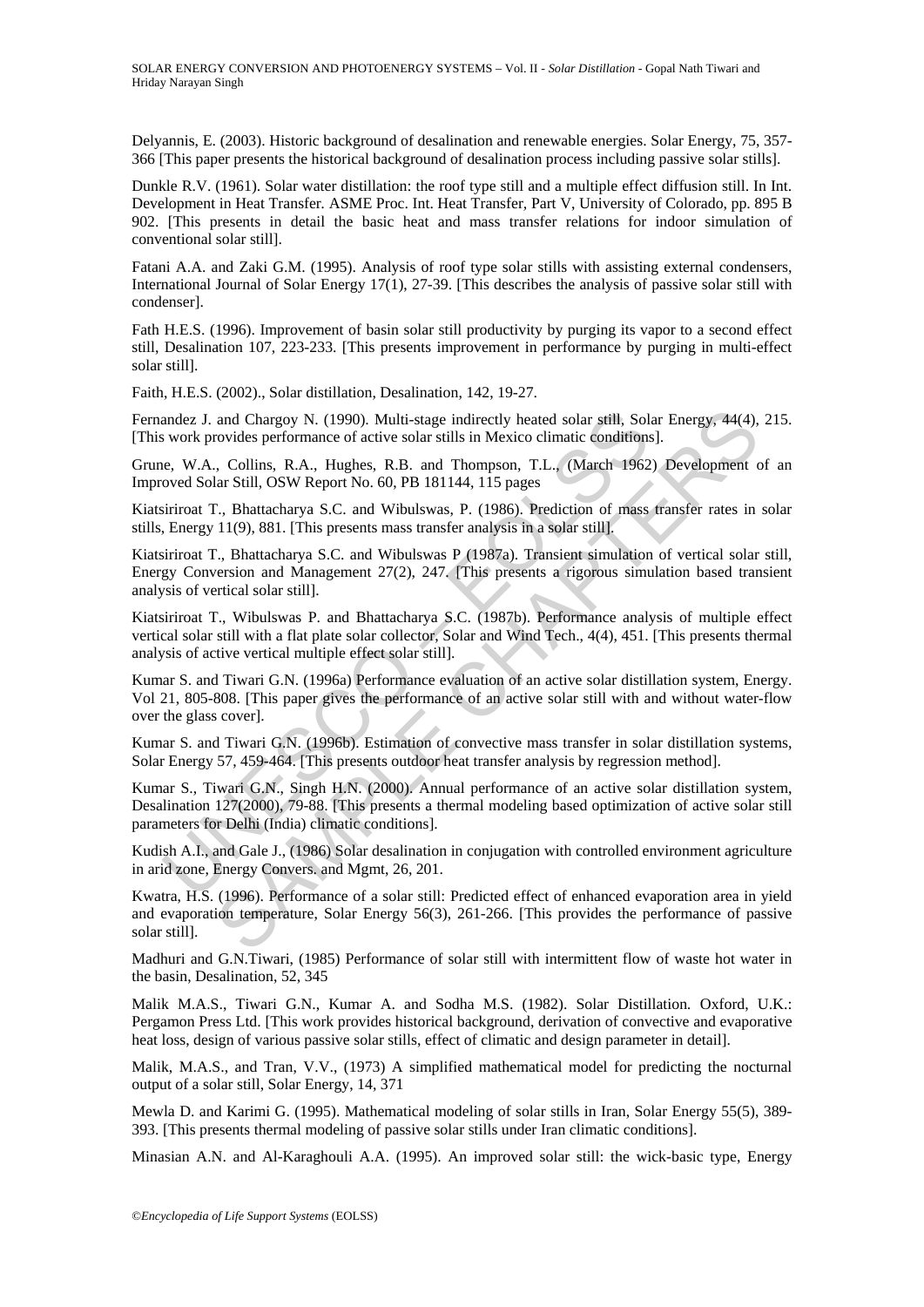Conversion and Management, 36(3), 213-217. [This gives an improved version of wick type passive solar still for higher distillate output.].

Mukherjee K. and Tiwari G.N. (1986) Economic analysis for various designs of conventional solar stills, Energy Convers. Mgmt., 26, 353 [This presents the comparative economic analysis of different designes].

Nandawani, S.S., (1990) Economic analysis of domestic solar still in the climate of Costarica, Int. Jl. Of Solar and Wind Tech., 7 (2/3), 219. [This presents a comprehensive economic analysis of solar stills and their comparision.]

Onyegegbu, S.O. (1986) Nocturnal distillation in basin-type solar stills. Applied Energy, 24, 29.

Purohit S.S. and Saxena M.M. (1990). Water Life and Pollution, Agro Botanical Publishers, New Delhi, p3.[ This presents availability of water in universe].

Sartori, E., (1987) On the nocturnal production of a conventional solar still using solar pre-heated water; Advances in Solar Energy Technology: Pergamon Press, Vol.2, 1427.

Sharma V.B. and Mullick S.C. (1991). Estimation of heat transfer coefficients, the upward heat flow, and evaporation in a solar still, Transactions of the ASME, Journal of Solar Energy Engineering 113, 36-41. [This presents a rigorous heat transfer analysis in a solar still].

Shawaqfeh A.T. and Farid M.M. (1995). New development in the theory of heat and mass transfer in solar stills, Solar Energy 55, 527-535. [This work provides an extensive analysis of internal heat and mass transfer in solar still].

Singh, S.K. and Tiwari, G.N., (1991) Analytical expression for thermal efficiency of passive solar still, Energy Convers Mgmt., 32, 571.

Sodha M.S., Kumar A., Tiwari G.N. and Tyagi R.C. (1981b). Simple multi-wick solar still: Analysis and performance, Solar Energy, 26, 127 [This paper presents the design and performance of multi-wick solar still].

Speidel, D.H., Ruedisili, L.C. and Agrew, A.F. (1998), Prespectives in water-uses and abuses, Oxford University Press, New York. P 107.

Suneja S. and Tiwari G.N. (1998) Optimization of number of effects for higher yield from an inverted absorber solar still, using Runga-Kutta method, Desalination, 120,197.

Tiwari G.N. (1985). Advanced Solar Distillation Systems. Kamala Kuteer Publications A.P. (India) [This presents the long-term performance of passive solar stills and their economic analysis].

ma V.B. and Mullick S.C. (1991). Estimation of heat transfer coefficients, the<br>oration in a solar still, Transactions of the ASME, Journal of Solar Energy En<br>presents a rigorous heat transfer analysis in a solar still].<br>va and Mullick S.C. (1990). Estimation of heat transfer coefficients, the upward heat Aflow<br>an a solar still, Transactions of the ASME, Journal of Solar Energy Engineering 113, 3<br>s a rigorous heat transfer analysis in a solar Tiwari, G.N. (1992). Recent Advances in Solar Distillation, Chapter II, Contemporary physics- Solar Energy and Energy Conservation, edited by Raj Kamal, K.P. Maheshwari and R.K. Sawhney. New Delhi: Wiley Eastern Ltd., India [This presents the importance, design, construction and analysis of passive as well as active solar stills along with experiences in different countries].

Tiwari G.N. (2003). Solar Energy: Fundamentals, Design, Modelling and Applications. CRC Press, New York and Narosa Pubishing House New Delhi: [This presents thermal modeling of passive solar stills and their economic analysis].

Tiwari G.N., Kupferman. G, and Aggarwal S. (1997). A new design of double condensing chamber solar still, Desalination. Vol. 114, 153. [This presents the design and performance of double condensing chamber solar still]

Tiwari G.N and Noor, M.A.(1996). Characterization of solar stills, Int. I Solar Energy (1996). Vol 18 147-171. [This paper presents the transient analysis of a conventional solar still and the derivation of suitable parameters to assist in the characterization of various other designs of solar stills.]

Tiwari G.N. and Prasad B. (1996). Thermal modeling of concentrator assisted solar distillation with water flow over the glass cover, International Journal of Solar Energy 18(3), 173-190. [This gives the analysis of concentrator type solar still].

Tiwari, G.N. and Salem, G.A.M. (1984). Double slope FRP multi-wick solar still, Solar and wind Technology, 1, 229.

Tiwari G.N., Singh H.N. and Tripathi R. (2003). Present status of solar distillation, Solar Energy, 75, 367-